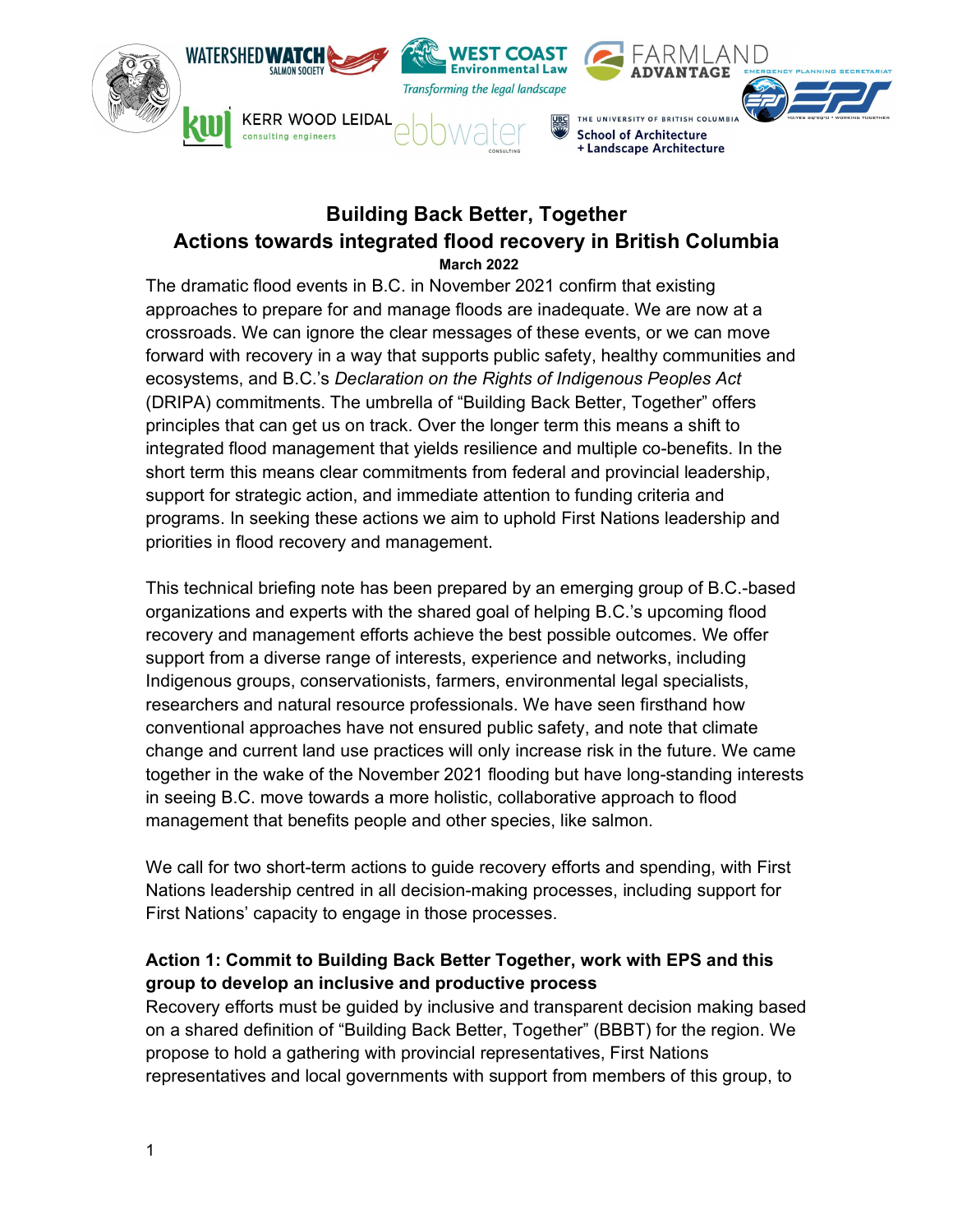discuss recovery efforts and begin development of shared principles for BBBT and a framework to implement them.

## Action 2: Develop new short-term funding criteria to Build Back Better, Together

Recovery funding must consider both short- and long-term needs and objectives. Funding criteria can target fish-friendly infrastructure, nature-based approaches, models of resilience, place-based collaboration and consideration of multiple objectives including floodplain management. These types of flood risk reduction options are grounded in international best practice. We call for the inclusion of federal funding already designed to support BBBT (Mitigation Enhancement and Innovative Recovery Solutions) in distribution of Disaster Financial Assistance to local governments. We also recommend that B.C. adopt specific funding criteria to incentivize BBBT approaches, and further note the example of innovation incentives within the federal Disaster Mitigation and Adaptation Fund. Finally, funding of "emergency" repair or upgrade of existing flood infrastructure needs to be carefully defined and managed to ensure First Nations decision making is centred.

## Supporting Documents:

Attachment 1: Building Back Better, Together - What does it mean for B.C.? Attachment 2: Examples of integrated floodplain management from other jurisdictions

Attachment 3: Additional considerations, B.C context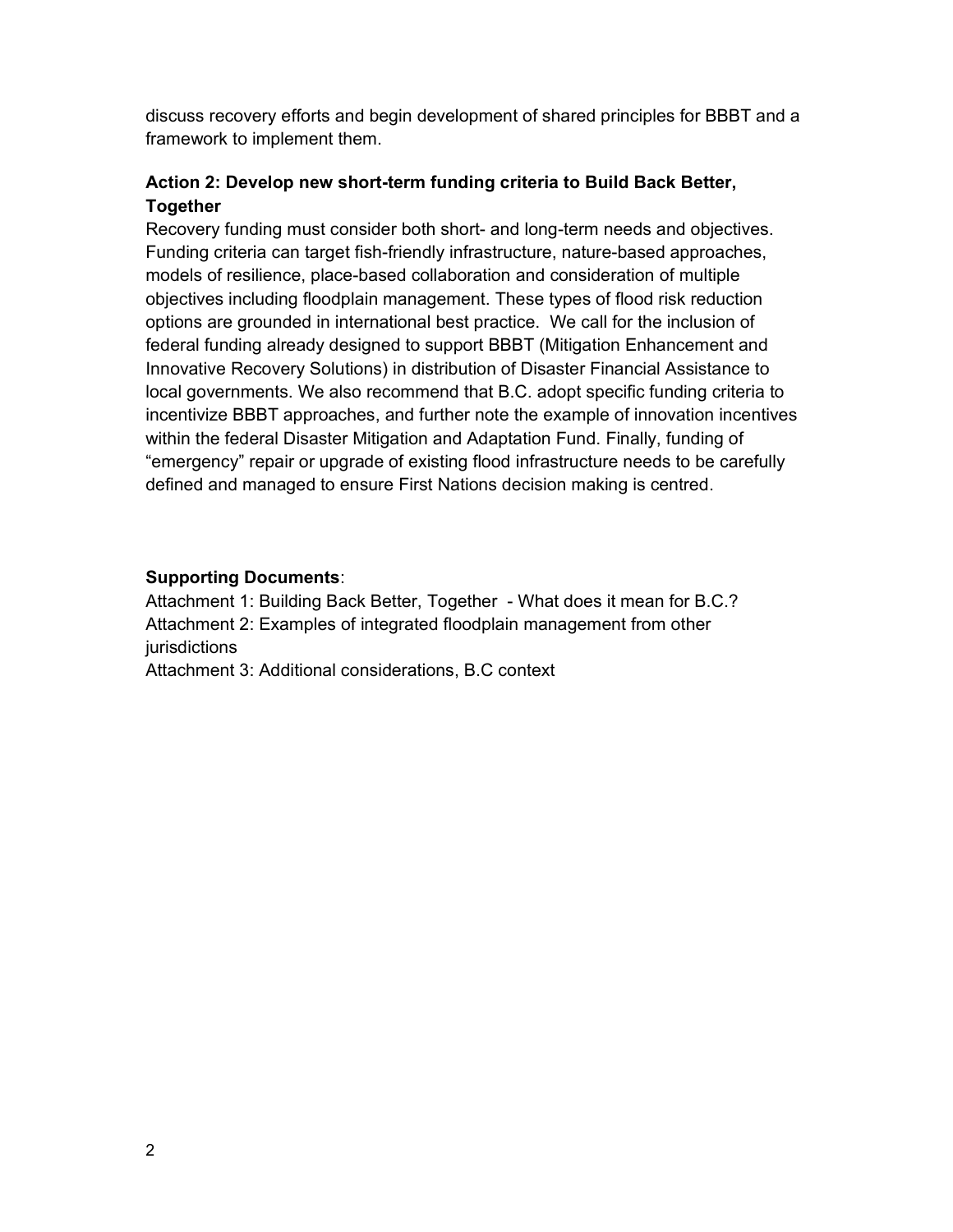## Attachment 1: Building Back Better, Together - What Does It Mean for B.C.

The Government of Canada and the Province of British Columbia have adopted the United Nations' Sendai Framework on Disaster Risk Reduction<sup>1</sup> to guide disaster risk reduction. A key concept of the Framework is to "build back better" during recovery to reduce future risk and enhance resilience.

In B.C., the November flooding events only confirmed the inadequacies of existing flood management approaches. Many of these inadequacies had already been documented in professional assessments prepared for the Province and other governments. $2$  Building Back Better Together will include learning from these events and these assessments.

Examples of principles for Building Back Better, Together in B.C. would include:

- Understanding and reducing risk;
- Advancing reconciliation. Building Back Better, Together must align with DRIPA commitments related to decision-making and First Nations capacity building, and cultural and economic security, including consideration of impacts on salmon habitat and fisheries for food, social, and ceremonial purposes;
- Protecting, enhancing and reconnecting floodplain habitat for salmon and other atrisk fish and wildlife populations;
- Supporting and enhancing sustainable livelihoods and community resilience; and
- Supporting collaborative work that achieves multiple benefits.

### Short-term action to Build Back Better, Together

In this recovery stage, short-term flood mitigation and repairs to existing infrastructure should be undertaken in a way that recognizes longer-term risk reduction, and objectives that reflect Build Back Better, Together principles (e.g. climate change adaptation, watershed planning, ecosystem health, First Nations capacity building). This also brings opportunities for multiple benefits that include ecosystem recovery and food and cultural security. While acknowledging that flood recovery funds will in part be directed to repairs and remediation, investments in Building Back Better, Together are also necessary, and possible. In order to avoid locking in current deficiencies, we strongly recommend updates to funding criteria and funding program design, including:

- Funding criteria with a weighted points system and an expedited approval process to prioritize projects that include fish-friendly infrastructure, nature-based solutions, First Nations-led and place-based collaboration, multiple benefits, climate change preparedness, and larger-scale planning for floodplain management.
- Programs that recognize the time and funding needed for relationship building, both when assessing risk and moving to mitigation, and which could include "seed grants" to develop projects.

<sup>&</sup>lt;sup>1</sup> Sendai Framework for Disaster Risk Reduction

<sup>2</sup> Ministry of Forests, Lands and Natural Resource Operations, Lower Mainland Dike Assessment, Final Report (July 2015) ; Nooksack River Overflow Flood Mitigation Plan (2020)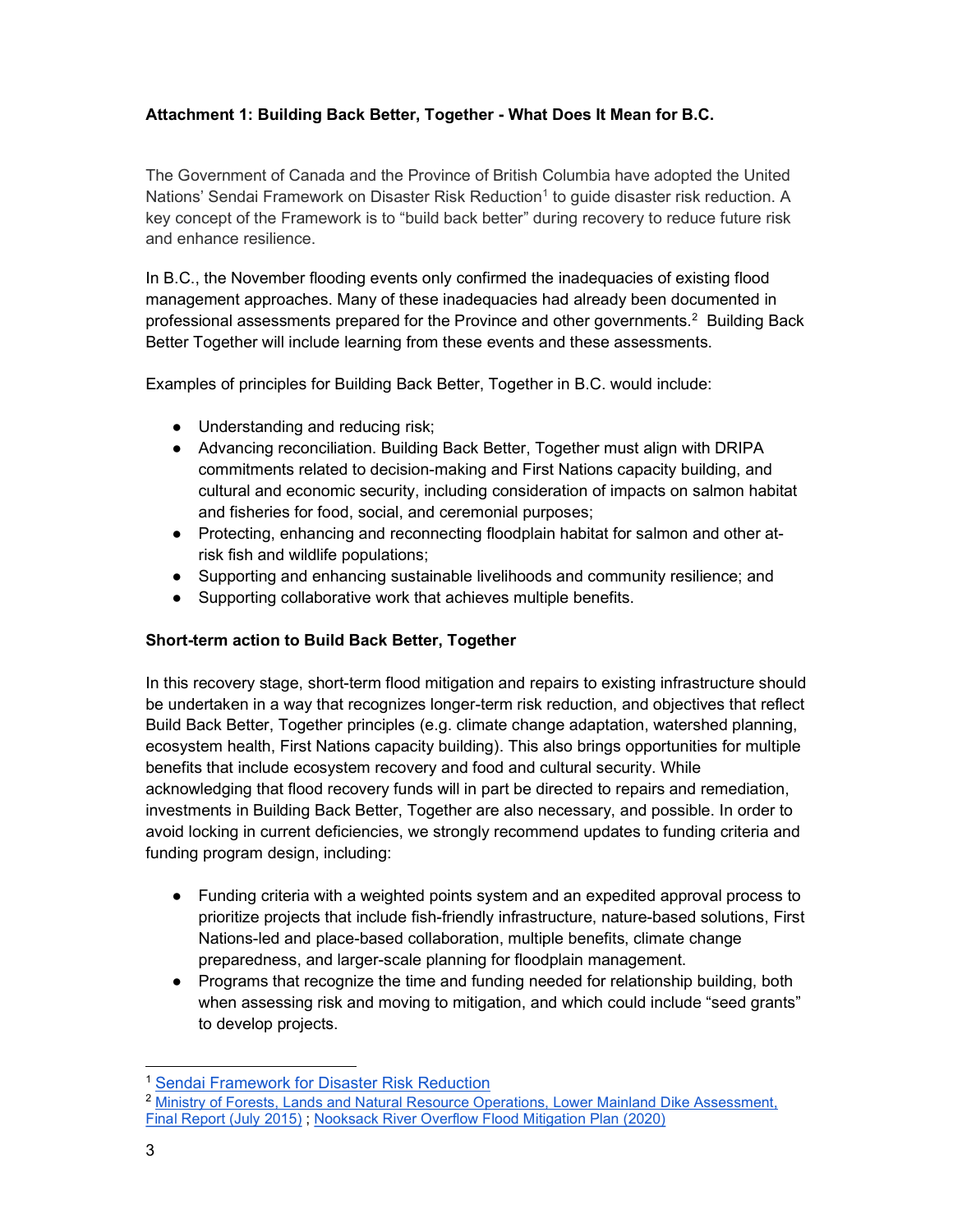- Prioritization for First Nations-led projects, including recovery and capacity building.
- Enhanced rigour in the assessment of funding for proposed "emergency" works by local governments and other entities, including consideration of longer-term needs and impacts, and proactive engagement with First Nations.
- Targeted investments in the four Sendai pillars as identified in the Federal/Provincial recovery plans – including support services for evacuees, capacity development, changes to the core funding model, and better communications - must also consider impacts or opportunities for fish and the environment.

#### Medium and Longer-Term Action to Build Back Better, Together

Short-term actions will help initiate a necessary shift towards more holistic and integrated floodplain management. Over the medium to longer term, we need a vision for the shared landscape that supports respectful collaboration based on agreement about key guiding principles. We see the development of this vision as an urgent priority that can be initiated immediately, as described in Action 1 above, but understand that it will come to life with ongoing engagement, relationship building, and application.

Development and implementation of the shared vision and integrated floodplain management will include:

- Developing frameworks for cross-jurisdictional cooperation and decision-making about flood management.
	- $\circ$  Collaborative examples that can be built upon include: the Emergency Planning Secretariat, who are coordinating 31 Nations on flood planning and response work; the Farmland Advantage Program, which supports farmers to build resilience; the Resilient Waters program which has prioritized critical infrastructure that needs to be upgraded for wild salmon; and the Living Dike Pilot Projects in Boundary Bay that include collaborative processes with rights-holders and regulators as well as ecosystem restoration and flood management.
- Improved coordination across the landscape, including:
	- Alignment with climate adaptation and mitigation strategies;
	- Alignment with watershed security plans;
	- Environmental and Fisheries Enhancements and
	- Coordination with critical infrastructure planning and management.
- Fostering an interdisciplinary approach to inform decision-making that addresses the management of multiple, sometimes conflicting, objectives. This will include collaboration and sharing of resources among different actors (including NGOs and academic institutions) upstream and downstream.
- Designing the process to learn what works in different contexts, why, and what can be learned from challenges and successes.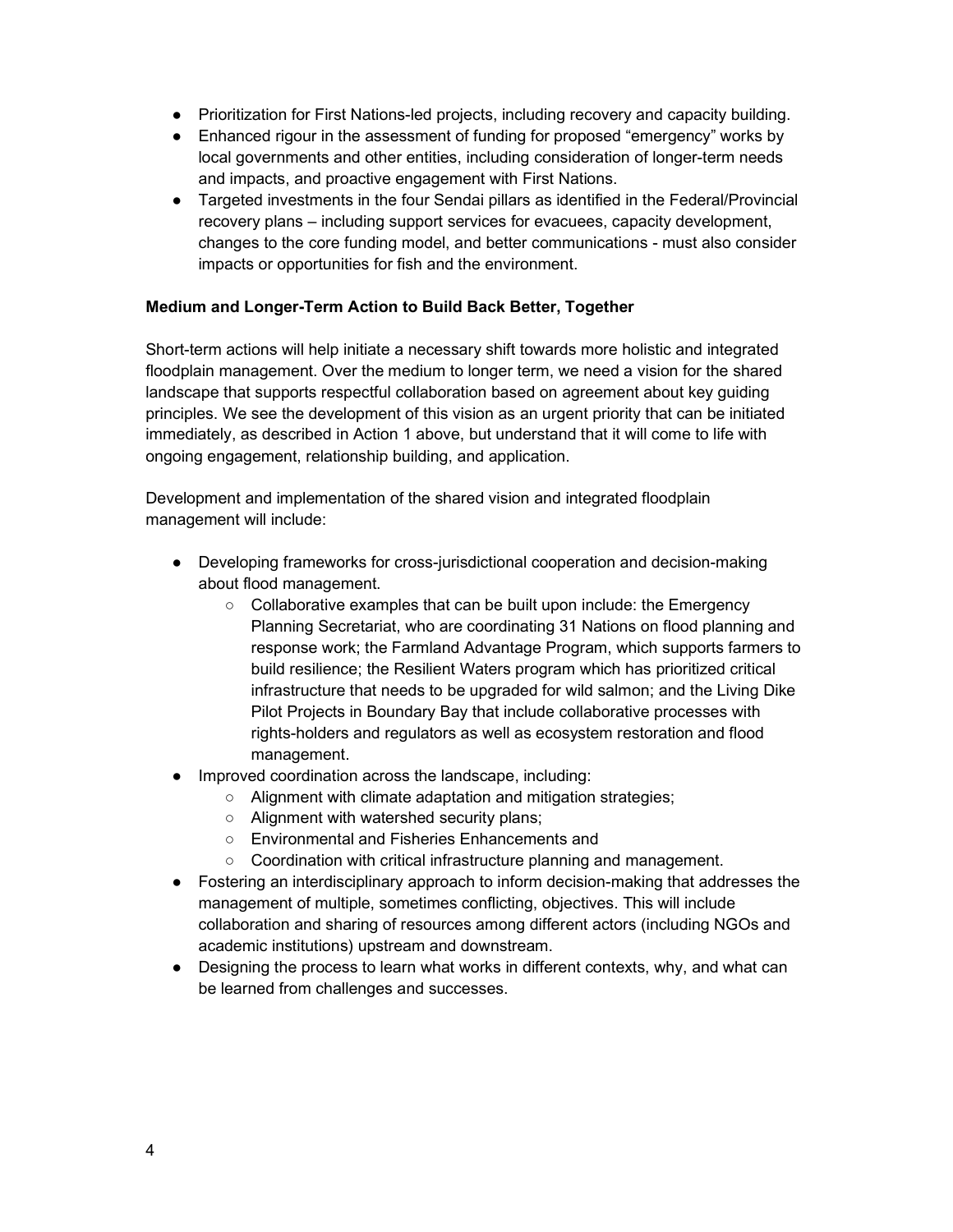### Attachment 2: Examples of integrated floodplain management from other jurisdictions

A key objective of integrated floodplain management (IFM) is to balance interests of flood risk reduction, ecosystem recovery, and agricultural viability. It seeks to improve floodplain health and takes a "whole of valley" approach to ensure that vulnerable watersheds are treated as systems and that risk is not simply transferred downstream. IFM can include floodplain reconnection to give rivers more room to flood naturally, reducing peak water levels while restoring natural processes such as sediment movement. To be successful, IFM requires a participatory planning approach that is inclusive and culturally specific.

Integrated floodplain management is successfully underway in Washington State (Floodplains by Design, Floodplains for the Future), the Netherlands (Room for the River), and other parts of the world. Integrated floodplain management efforts in Washington State are supported by a state-developed guidebook, "Comprehensive Planning for Flood Hazard Management.<sup>3</sup>"

### Washington State

Floodplains by Design is a private-public partnership led by The Puget Sound Partnership, The Nature Conservancy and the Department of Ecology of the State of Washington. The State of Washington has been investing in projects using the Floodplains by Design approach since 2013. Flood risk is reduced by seeking solutions through a collaborative floodplain-scale approach. Floodplains are reconnected while protecting communities and prime agricultural lands

A related initiative is Floodplains for the Future: a partnership of stakeholders in the Puyallup watershed in Washington State, working to advance integrated floodplain management solutions. They are implementing a long-term vision that seeks to improve salmon habitat, protect communities and infrastructure, and preserve agricultural lands. They are led by Piercy County with funding and support from the Washington State Department of Ecology, the Nature Conservancy, and Puget Sound Partnership.

### The Netherlands

Room for the River is a program implemented in the Netherlands that included land use changes around rivers as well as deepening channels, relocating dikes, and strengthening dikes. The program objective was to safely cope with 1-in-1,250 year high flows without flooding, while enhancing the spatial and ecological quality of the river landscape. The program was officially completed in 2019, protecting four million people from rising waters. Some residents were moved to higher ground, recognizing that the overall cost to society was much less than trying to maintain defences that would fail in the long run.

<sup>3</sup> Comprehensive Planning for Flood Hazard Management: A Guidebook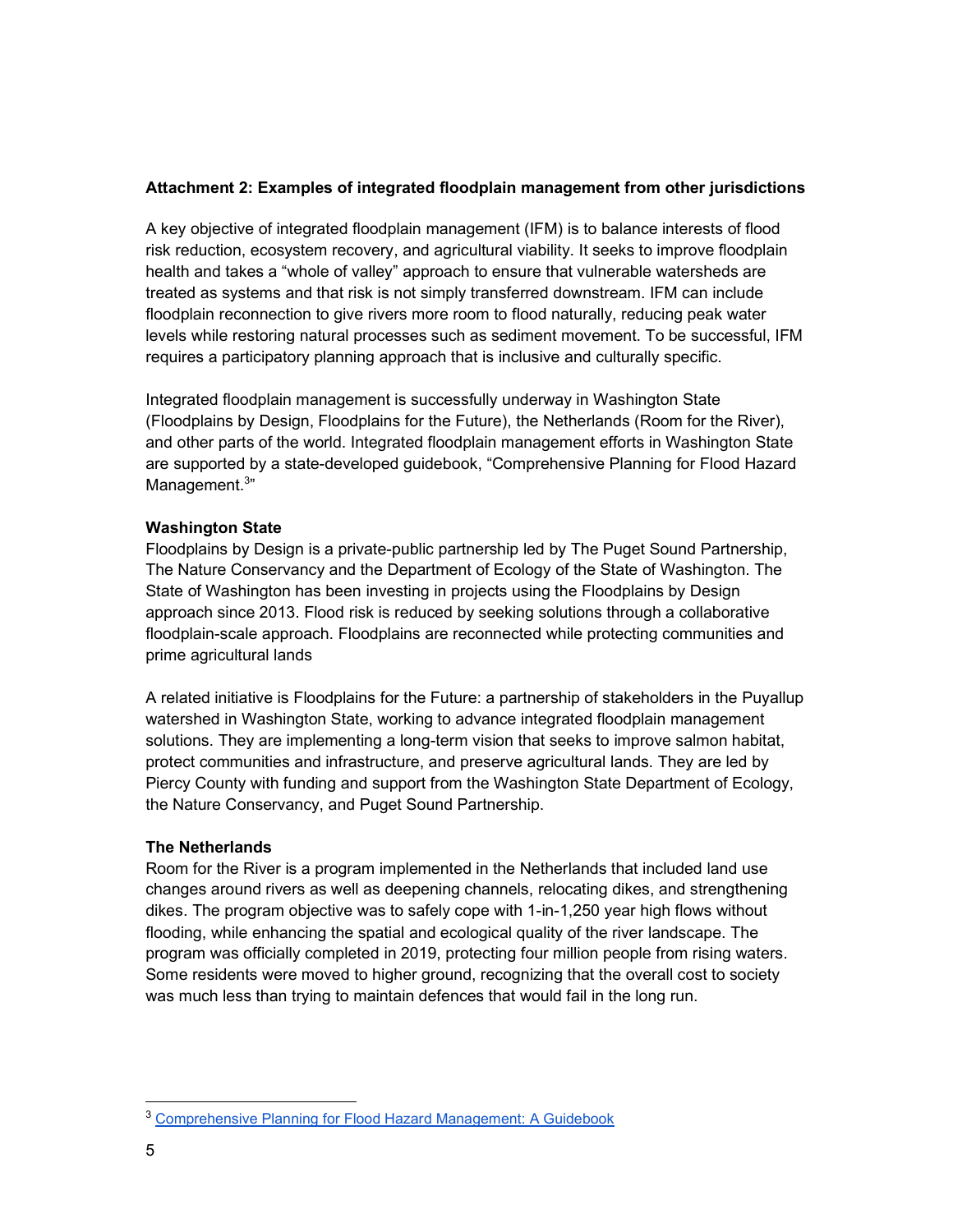#### Attachment 3: Additional Considerations

#### B.C.'s Watershed Security Strategy and Fund

British Columbia's Watershed Security Strategy and Fund will provide an avenue to implement important flood management solutions. A Watershed Security Fund would build on investments made in nature-based projects through the Healthy Watersheds Initiative and target climate resilience to floods and droughts as a key outcome. The Watershed Security Strategy will support greater integration of landscape-level planning and management at the watershed scale, including floodplain management. As an example, the Nicola Watershed Governance Project, a partnership between the Provincial Government and five Nicola Nations, is playing a key role in coordinating restoration efforts as the Nicola region recovers from the devastating impacts of flooding. The Watershed Security Strategy and Fund will support and enable this kind of place-based collaboration.

#### Local government support for integrated floodplain management

In 2020/2021, the Union of B.C. Municipalities passed a resolution asking for federal and provincial support for flood risk mitigation through green infrastructure and natural assets (Resolution NR16). The resolution requested that "the federal and provincial governments remove constraints and implement requirements for incorporating green infrastructure and nature-based solutions in flood management to ensure effective flood risk mitigation while maintaining or restoring social, cultural and ecological co-benefits for these systems," and that "the federal and provincial governments promote natural assets as a viable emergency planning solution and provide appropriate funding through the Disaster Mitigation Adaptation Fund, Investing in Canada Infrastructure Program, Community Emergency Preparedness Fund, Emergency Management BC and other similar emergency planning and mitigation funds."

This resolution followed a 2018 resolution (Resolution B119) asking the province to include fish-friendly infrastructure and ecological health in their priorities for flood infrastructure funding, as follows: "Therefore be it resolved that the provincial government be requested to improve their oversight of flood infrastructure maintenance and improvements, to include consideration of ecological connectivity and aquatic ecosystem health; And be it further resolved that the provincial government initiate infrastructure funding priorities and partnerships that support the installation of fish-friendly infrastructure in those locations where ageing or inadequate infrastructure requires upgrading or replacement."

#### Flood control impacts on wild salmon

Flood control efforts, both historical and modern-day, have degraded vast quantities of salmon habitat in B.C. Thousands of kilometres of formerly high-value salmon waterways are now fully or partially blocked by flood control infrastructure, including floodgates that rarely open, and pumps that kill fish. Closed floodgates also contribute to harmful high temperatures and low oxygen levels in upstream waterways. Fish-friendly technologies are now readily available, and municipalities are asking for technical and funding support in order to adopt them. Clear guidance and funding criteria can make fish-friendly infrastructure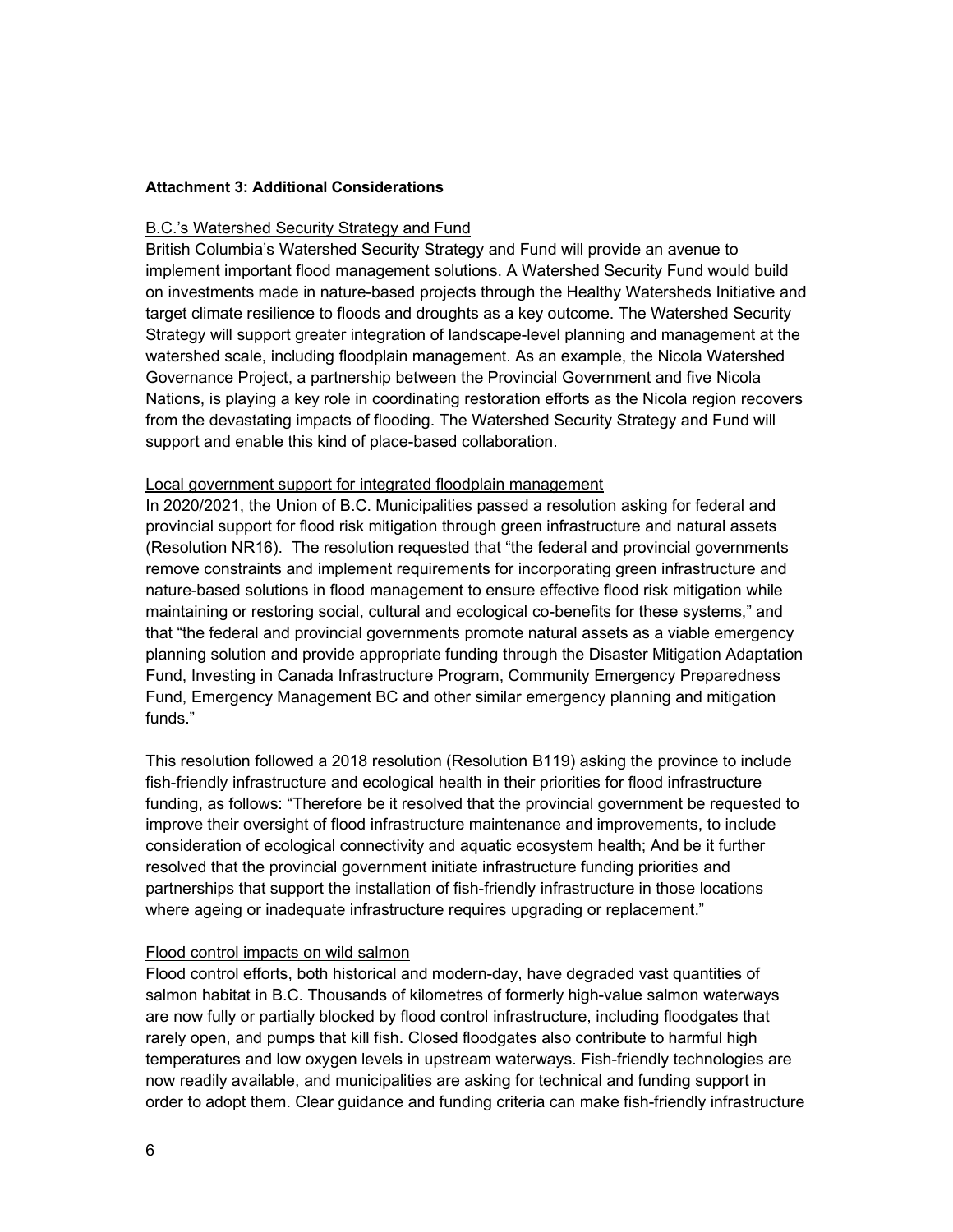a standard practice in British Columbia, ensuring that public funds are not spent on renewed fish barriers or on pumps that kill fish.

In response to this issue, fish-friendly flood control and restoration of affected waterways was highlighted as a priority initiative by the provincial government's Wild Salmon Advisory Council in their 2019 report: Recommendations for a Made-in-B.C. Wild Salmon Strategy.<sup>4</sup>

A June 2021 report from the federal Standing Committee on Fisheries and Oceans includes the following recommendation for federal involvement in flood control upgrades and coastal restoration: "Recommendation 4: That the Government of Canada, the Province of British Columbia and, where appropriate, First Nation communities review the state of flood control/mitigation systems along the lower Fraser River and their impact on wild salmon, and co-develop a program to update pumping stations and other components, as necessary, to remove risks to wild salmon runs."

#### Current examples of regional cooperation for flood management

The Emergency Planning Secretariat is coordinating 31 Nations on flood planning and response work. The Farmland Advantage Program is supporting farmers to build resilience, including conserving and enhancing critical natural values.

The Resilient Waters project, funded by the B.C. Salmon Restoration and Innovation Fund (SRIF), is assessing lower Fraser flood control structures, and identifying the best opportunities for wild salmon habitat restoration and salmon-safe flood infrastructure upgrades. Their April 2020 mapping<sup>5</sup> identifies 27 priority projects, at least five of which are suited for near-term initiation. Resilient Waters is currently finalizing BC SRIF funding for roughly \$2.5 million over three years for planning, design, and construction of salmon-safe flood infrastructure upgrades.

#### Who We Are

- Emergency Planning Secretariat is an a-political organization created to support a coordinated mainland Coast Salish-led flood management strategy, from Yale to Tsawwassen to Squamish.
- Watershed Watch Salmon Society is a science-based charity working to defend and rebuild B.C.'s wild salmon. We tackle the complex issues facing wild salmon through collaboration with other organizations and community groups.
- West Coast Environmental Law transforms environmental decision-making and strengthens legal protection for the environment through collaborative legal strategies that bridge Indigenous and Canadian law.
- Farmland Advantage is a research and development program that works with farmers to protect and conserve critical, natural lands, streams and habitats in British Columbia.

<sup>&</sup>lt;sup>4</sup> Recommendations for a Made-in-B.C. Wild Salmon Strategy

<sup>5</sup> Resilient Waters - maps of short listed sites in the lower Fraser region